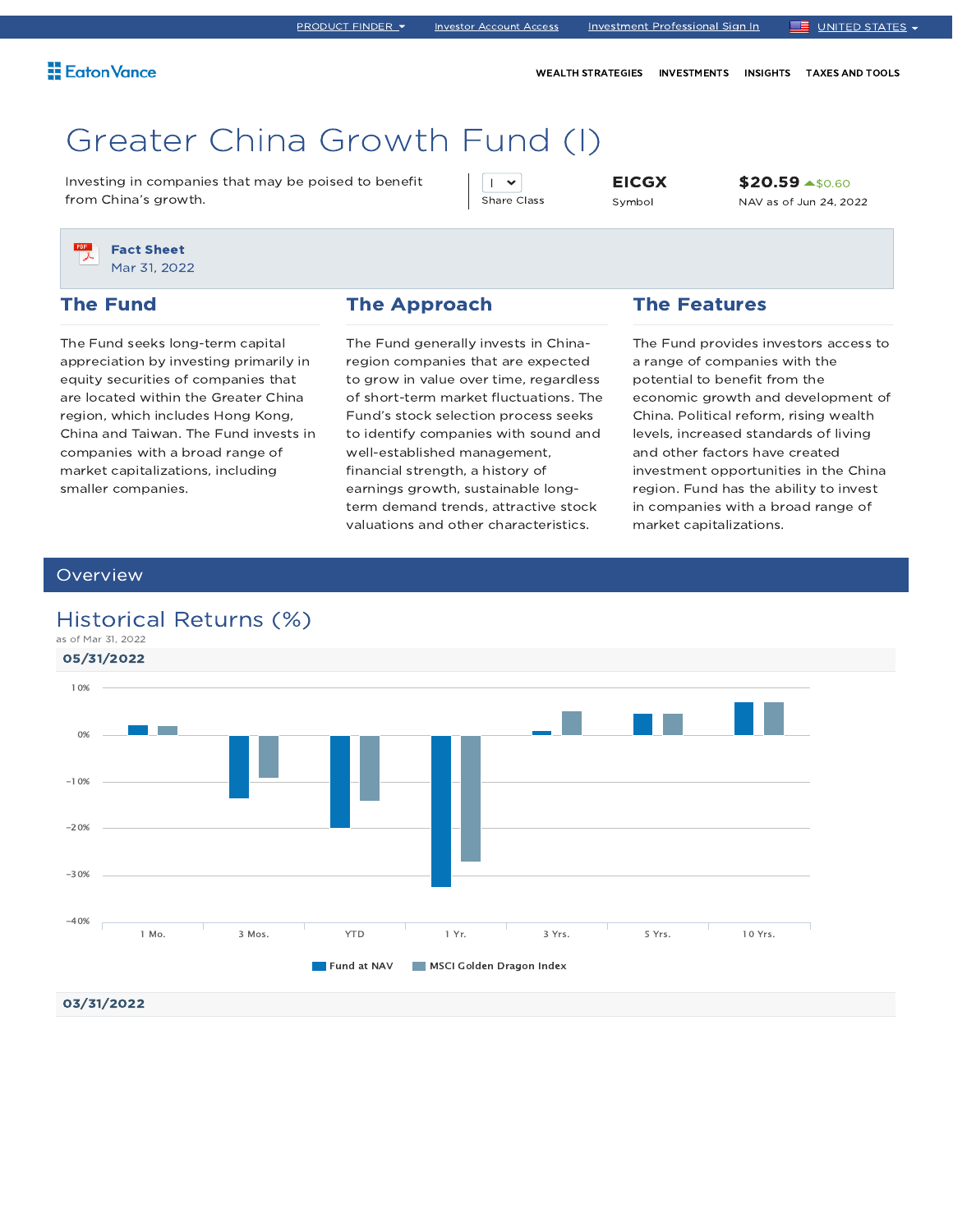

| 05/31/2022                            |          |          |          |          |         |      |      |
|---------------------------------------|----------|----------|----------|----------|---------|------|------|
| <b>Fund at NAV</b>                    | 2.19     | $-13.52$ | $-19.94$ | $-32.51$ | 1.10    | 4.65 | 7.31 |
| MSCI Golden Dragon Index <sup>1</sup> | 2.10     | $-9.12$  | $-14.14$ | $-26.99$ | 5.36    | 4.62 | 7.26 |
| 03/31/2022                            |          |          |          |          |         |      |      |
| <b>Fund at NAV</b>                    | $-12.20$ | $-18.72$ | $-18.72$ | $-28.97$ | $-0.62$ | 6.53 | 6.56 |
| MSCI Golden Dragon Index <sup>1</sup> | $-5.36$  | $-10.58$ | $-10.58$ | $-21.36$ | 3.63    | 6.89 | 6.78 |

Past performance is no guarantee of future results. Investment return and principal value will fluctuate so that shares, when redeemed, may be worth more or less than their original cost. Performance is for the stated time period only; due to market volatility, the Fund's current performance may be lower or higher than quoted. Returns are historical and are calculated by determining the percentage change in net asset value (NAV) with all distributions reinvested. Returns for other classes of shares offered by the Fund are different. Performance less than or equal to one year is cumulative. Total return prior to the commencement of the class reflects returns of another Fund class. Prior returns are adjusted to reflect applicable sales charge (but were not adjusted for other expenses). If adjusted for other expenses, returns would be lower. The share class has no sales charge.

#### Fund Facts as of May 31, 2022

| ds UI May 31. ZUZZ               |                                |
|----------------------------------|--------------------------------|
| <b>Class I Inception</b>         | 09/30/2009                     |
| <b>Performance Inception</b>     | 10/28/1992                     |
| <b>Investment Objective</b>      | Long-term capital appreciation |
| <b>Total Net Assets</b>          | \$66.9M                        |
| <b>Minimum Investment</b>        | \$1000000                      |
| <b>Expense Ratio<sup>2</sup></b> | 1.18%                          |
| <b>CUSIP</b>                     | 277902649                      |

### Top 10 Holdings  $(\%)^{3,4}$ as of Mar 31, 2022

| <b>Taiwan Semiconductor Manufacturing Co Ltd</b> | 16.29 |
|--------------------------------------------------|-------|
| <b>AIA Group Ltd</b>                             | 13.64 |
| <b>Tencent Holdings Ltd</b>                      | 12.83 |
| Meituan                                          | 3.18  |
| China Mengniu Dairy Co Ltd                       | 3.05  |
| <b>Wuxi Biologics Cayman Inc</b>                 | 2.87  |
| <b>China Merchants Bank Co Ltd</b>               | 2.80  |
| <b>ANTA Sports Products Ltd</b>                  | 2.38  |
| <b>China Tourism Group Duty Free Corp Ltd</b>    | 2.33  |
| <b>PINDUODUO INC-ADR</b>                         | 2.21  |
| Total                                            | 61.59 |

# Morningstar Rating™

as of May 31, 2022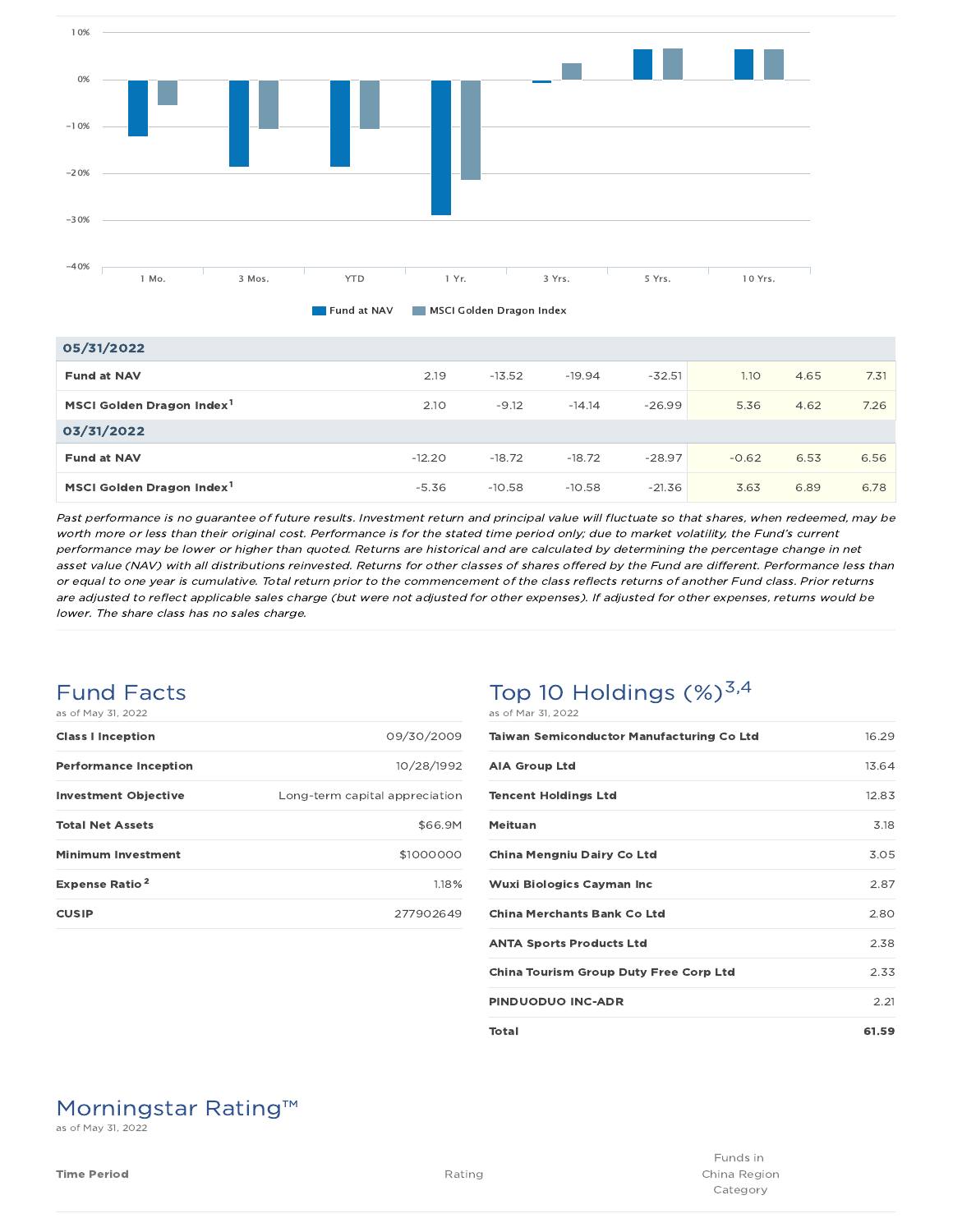| Overall  | **** | 91 |
|----------|------|----|
| 3 Years  | ***  | 91 |
| 5 Years  | **** | 72 |
| 10 Years | **** | 50 |

The Morningstar Rating™ for funds, or "star rating", is calculated for managed products (including mutual funds and exchange-traded funds) with at least a three-year history. Exchange-traded funds and open-ended mutual funds are considered a single population for comparative purposes. It is calculated based on a Morningstar Risk-Adjusted Return measure that accounts for variation in a managed product's monthly excess performance, placing more emphasis on downward variations and rewarding consistent performance. The top 10% of products in each product category receive 5 stars, the next 22.5% receive 4 stars, the next 35% receive 3 stars, the next 22.5% receive 2 stars, and the bottom 10% receive 1 star.

The Overall Morningstar Rating for a managed product is derived from a weighted average of the performance figures associated with its three-, five-, and 10-year (if applicable) Morningstar Rating metrics. The weights are: 100% three-year rating for 36-59 months of total returns, 60% five-year rating/40% three-year rating for 60-119 months of total returns, and 50% 10-year rating/30% five-year rating/20% three-year rating for 120 or more months of total returns. While the 10-year overall star rating formula seems to give the most weight to the 10-year period, the most recent three-year period actually has the greatest impact because it is included in all three rating periods. Star ratings do not reflect the effect of any applicable sales load. Hollow stars denote Morningstar Extended Performance Ratings and are considered estimates based on the performance of the fund's oldest share class, adjusted for fees and expenses.

©2022 Morningstar. All Rights Reserved. The information contained herein: (1) is proprietary to Morningstar and/or its content providers; (2) may not be copied or distributed; and (3) is not warranted to be accurate, complete or timely. Neither Morningstar nor its content providers are responsible for any damages or losses arising from any use of this information.

# Portfolio Management

| <b>Amay Hattangadi, CFA</b> | Managed Fund since 2021 |
|-----------------------------|-------------------------|
| <b>Leon Sun, CFA</b>        | Managed Fund since 2021 |

Portfolio profile subject to change due to active management. Percentages may not total 100% due to rounding.

# About Risk:

The value of investments held by the Fund may increase or decrease in response to economic, and financial events (whether real, expected or perceived) in the U.S. and global markets. The value of equity securities is sensitive to stock market volatility. Investments in foreign instruments or currencies can involve greater risk and volatility than U.S. investments because of adverse market, economic, political, regulatory, geopolitical, currency exchange rates or other conditions. In emerging countries, these risks may be more significant. China region economies are export-driven and can be affected by developments in the economies of their major trading partners. Governmental actions in China can have a significant affect on economic conditions in that region. Because the Fund may invest significantly in a particular geographic region or country, value of Fund shares may fluctuate more than a fund with less exposure to such areas. A nondiversified fund may be subject to greater risk by investing in a smaller number of investments than a diversified fund. The Fund is exposed to liquidity risk when trading volume, lack of a market maker or trading partner, large position size, market conditions, or legal restrictions impair its ability to sell particular investments or to sell them at advantageous market prices. The impact of the coronavirus on global markets could last for an extended period and could adversely affect the Fund's performance. No fund is a complete investment program and you may lose money investing in a fund. The Fund may engage in other investment practices that may involve additional risks and you should review the **Fund prospectus** for a complete description.

1. MSCI Golden Dragon Index is an unmanaged index of common stocks traded in China, Hong Kong and Taiwan. Unless otherwise stated, index returns do not reflect the effect of any applicable sales charges, commissions, expenses, taxes or leverage, as applicable. It is not possible to invest directly in an index. Historical performance of the index illustrates market trends and does not represent the past or future performance of the fund. MSCI indexes are net of foreign withholding taxes. Source: MSCI. MSCI data may not be reproduced or used for any other purpose. MSCI provides no warranties, has not prepared or approved this report, and has no liability hereunder.

2. Source: Fund prospectus.

3. Top 10 Holdings excludes cash and equivalents.

4. Percent of total net assets.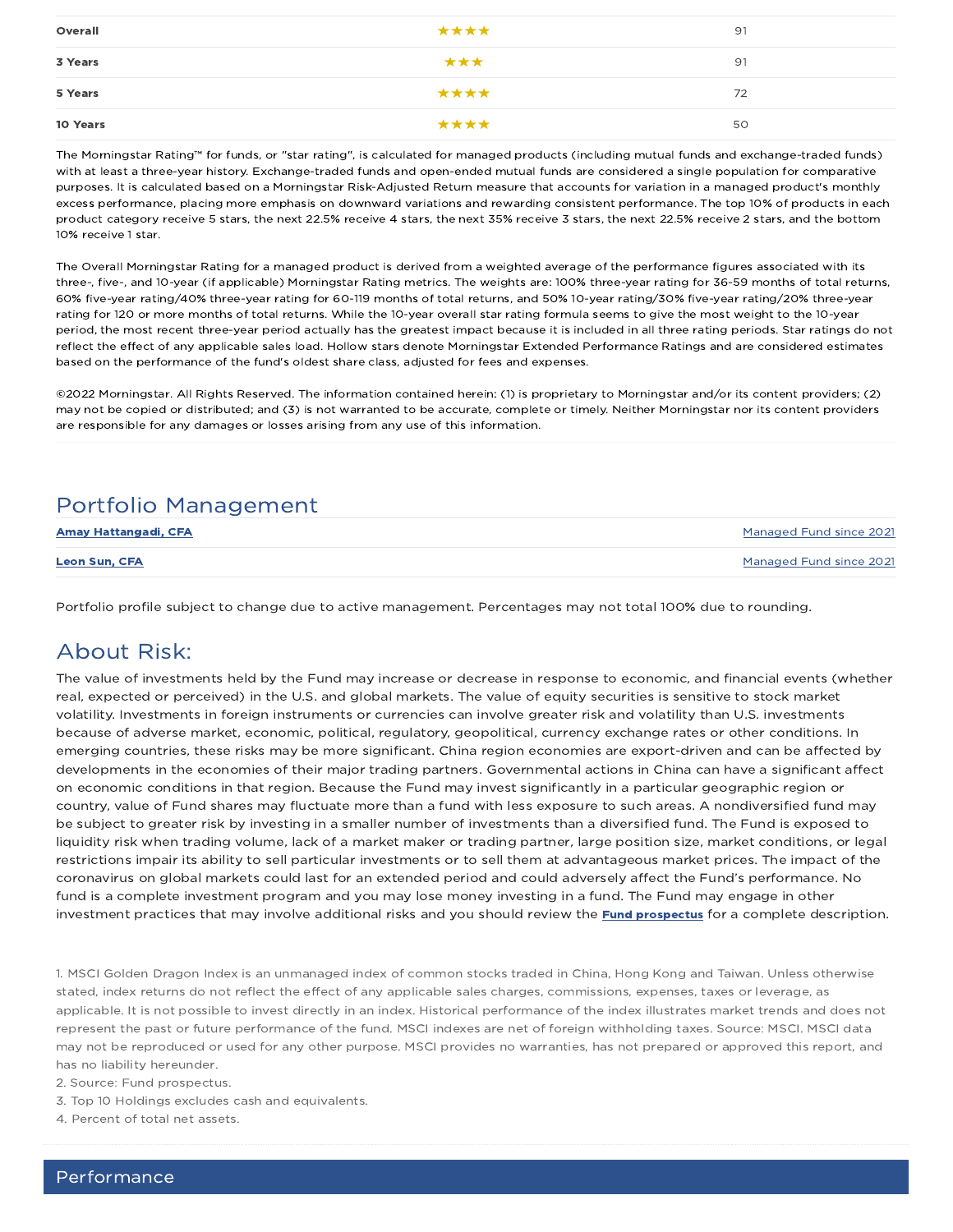#### Historical Returns (%) as of Mar 31, 2022

05/31/2022





| 05/31/2022                                     |          |          |          |          |         |      |      |
|------------------------------------------------|----------|----------|----------|----------|---------|------|------|
| <b>Fund at NAV</b>                             | 2.19     | $-13.52$ | $-19.94$ | $-32.51$ | 1.10    | 4.65 | 7.31 |
| MSCI Golden Dragon Index <sup>1</sup>          | 2.10     | $-9.12$  | $-14.14$ | $-26.99$ | 5.36    | 4.62 | 7.26 |
| Morningstar China Region Category <sup>5</sup> | 2.64     | $-13.56$ | $-19.90$ | $-29.35$ | 4.71    | 3.41 | 5.77 |
| 03/31/2022                                     |          |          |          |          |         |      |      |
| <b>Fund at NAV</b>                             | $-12.20$ | $-18.72$ | $-18.72$ | $-28.97$ | $-0.62$ | 6.53 | 6.56 |
| MSCI Golden Dragon Index <sup>1</sup>          | $-5.36$  | $-10.58$ | $-10.58$ | $-21.36$ | 3.63    | 6.89 | 6.78 |
| Morningstar China Region Category <sup>5</sup> | $-9.46$  | $-16.22$ | $-16.22$ | $-22.22$ | 2.82    | 5.01 | 5.00 |

Past performance is no guarantee of future results. Investment return and principal value will fluctuate so that shares, when redeemed, may be worth more or less than their original cost. Performance is for the stated time period only; due to market volatility, the Fund's current performance may be lower or higher than quoted. Returns are historical and are calculated by determining the percentage change in net asset value (NAV) with all distributions reinvested. Returns for other classes of shares offered by the Fund are different. Performance less than or equal to one year is cumulative. Total return prior to the commencement of the class reflects returns of another Fund class. Prior returns are adjusted to reflect applicable sales charge (but were not adjusted for other expenses). If adjusted for other expenses, returns would be lower. The share class has no sales charge.

# Calendar Year Returns (%)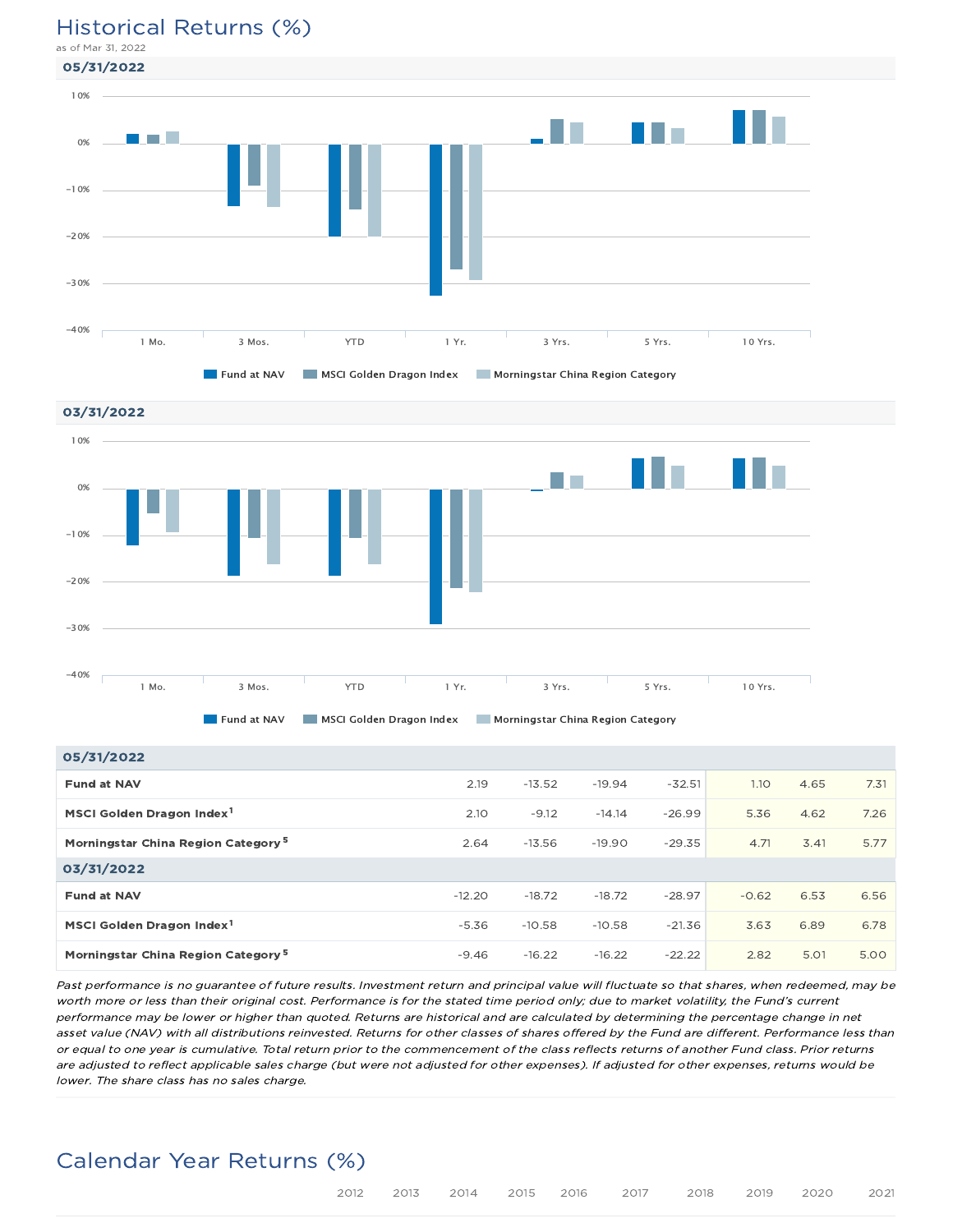| <b>Fund at NAV</b>                    | 23.10 | 15.80 | $-0.57$ | $-4.70$ | 1.98 | 49.86 | $-9.67$  | 23.55 | 25.55 | $-9.41$ |
|---------------------------------------|-------|-------|---------|---------|------|-------|----------|-------|-------|---------|
| MSCI Golden Dragon Index <sup>1</sup> | 22.19 | 6.89  | 7.72    | $-7.43$ | 5.40 | 43.79 | $-14.80$ | 23.78 | 28.17 | $-9.47$ |

## Fund Facts

| <b>Expense Ratio<sup>2</sup></b> | 118%       |
|----------------------------------|------------|
| <b>Class I Inception</b>         | 09/30/2009 |
| <b>Performance Inception</b>     | 10/28/1992 |
| <b>Distribution Frequency</b>    | Annually   |

### Risk Measures (3 Year)<sup>6</sup> as of May 31, 2022

| Alpha (%)                     | $-3.39$ |
|-------------------------------|---------|
| <b>Beta</b>                   | 0.88    |
| R-Squared (%)                 | 84.23   |
| <b>Standard Deviation (%)</b> | 16.58   |
| <b>Sharpe Ratio</b>           | 0.02    |

# Morningstar Rating™

as of May 31, 2022

| <b>Time Period</b> | Rating | Funds in<br>China Region<br>Category |
|--------------------|--------|--------------------------------------|
| Overall            | ****   | 91                                   |
| 3 Years            | ***    | 91                                   |
| 5 Years            | ****   | 72                                   |
| 10 Years           | ****   | 50                                   |

The Morningstar Rating™ for funds, or "star rating", is calculated for managed products (including mutual funds and exchange-traded funds) with at least a three-year history. Exchange-traded funds and open-ended mutual funds are considered a single population for comparative purposes. It is calculated based on a Morningstar Risk-Adjusted Return measure that accounts for variation in a managed product's monthly excess performance, placing more emphasis on downward variations and rewarding consistent performance. The top 10% of products in each product category receive 5 stars, the next 22.5% receive 4 stars, the next 35% receive 3 stars, the next 22.5% receive 2 stars, and the bottom 10% receive 1 star.

The Overall Morningstar Rating for a managed product is derived from a weighted average of the performance figures associated with its three-, five-, and 10-year (if applicable) Morningstar Rating metrics. The weights are: 100% three-year rating for 36-59 months of total returns, 60% five-year rating/40% three-year rating for 60-119 months of total returns, and 50% 10-year rating/30% five-year rating/20% three-year rating for 120 or more months of total returns. While the 10-year overall star rating formula seems to give the most weight to the 10-year period, the most recent three-year period actually has the greatest impact because it is included in all three rating periods. Star ratings do not reflect the effect of any applicable sales load. Hollow stars denote Morningstar Extended Performance Ratings and are considered estimates based on the performance of the fund's oldest share class, adjusted for fees and expenses.

©2022 Morningstar. All Rights Reserved. The information contained herein: (1) is proprietary to Morningstar and/or its content providers; (2) may not be copied or distributed; and (3) is not warranted to be accurate, complete or timely. Neither Morningstar nor its content providers are responsible for any damages or losses arising from any use of this information.

# NAV History

| Date         | <b>NAV</b> | NAV Change |
|--------------|------------|------------|
| Jun 24, 2022 | \$20.59    | \$0.60     |
| Jun 23, 2022 | \$19.99    | \$0.19     |
| Jun 22, 2022 | \$19.80    | $-$0.42$   |
| Jun 21, 2022 | \$20.22    | \$0.58     |
| Jun 17, 2022 | \$19.64    | \$0.32     |
| Jun 16, 2022 | \$19.32    | $-$0.57$   |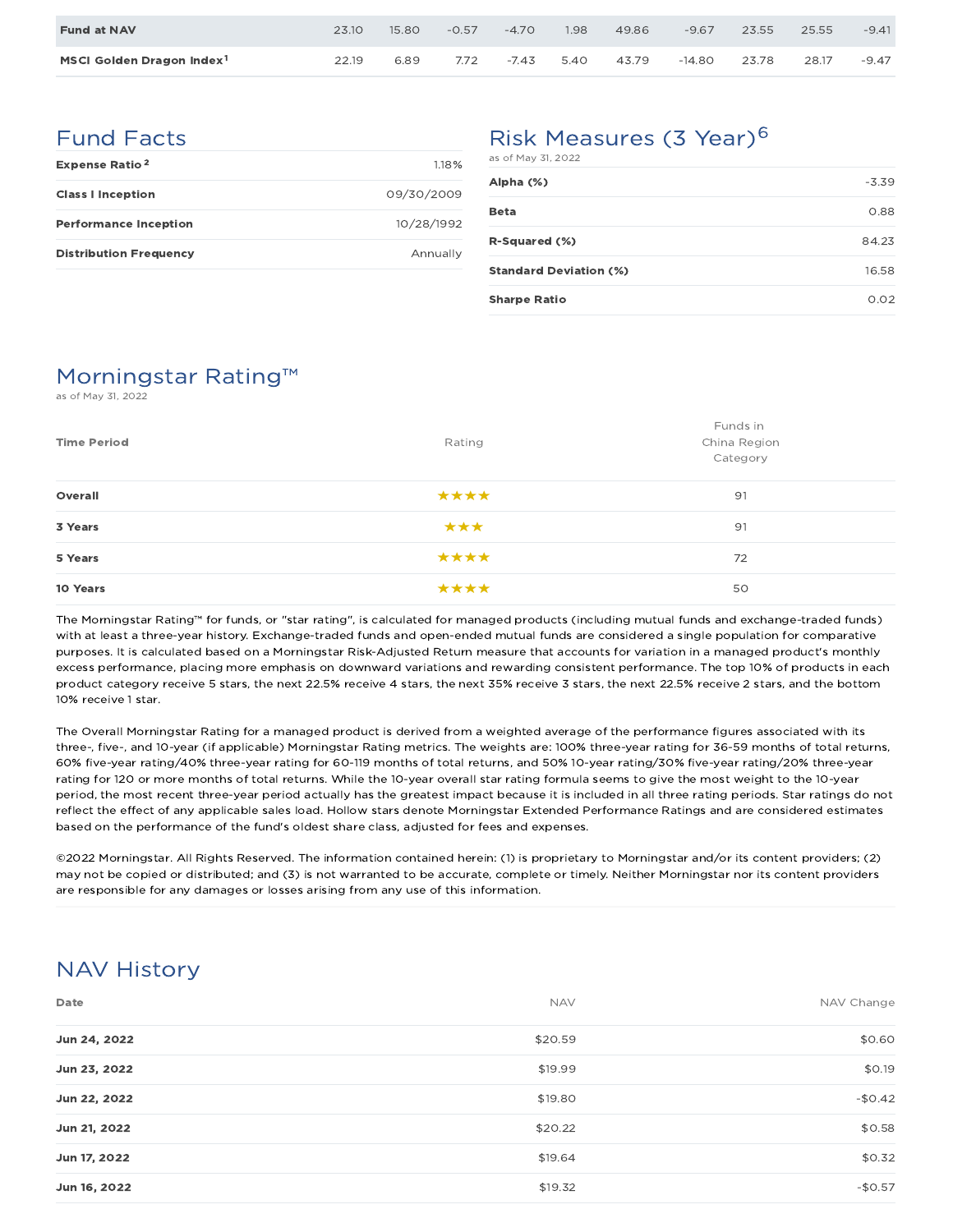| Date         | <b>NAV</b> | NAV Change |
|--------------|------------|------------|
| Jun 15, 2022 | \$19.89    | \$0.28     |
| Jun 14, 2022 | \$19.61    | \$0.34     |
| Jun 13, 2022 | \$19.27    | $-$0.72$   |
| Jun 10, 2022 | \$19.99    | $-$0.13$   |

# Distribution History 7

| Ex-Date      | Distribution | Reinvest NAV |
|--------------|--------------|--------------|
| Dec 10, 2020 | \$0.15120    | \$27.65      |
| Dec 12, 2019 | \$0.14500    | \$24.32      |

No records in this table indicates that there has not been a distribution greater than .0001 within the past 3 years. Fund prospectus

# Capital Gain History<sup>7</sup>

| Ex-Date      | Short-Term | Long-Term | Reinvest NAV |
|--------------|------------|-----------|--------------|
| Dec 09, 2021 | \$0.01300  | \$1.30110 | \$25.55      |
| Dec 10, 2020 | \$0.36620  | \$2.33940 | \$27.65      |
| Dec 12, 2019 |            | \$0.71700 | \$24.32      |

No records in this table indicates that there has not been a capital gain greater than .0001 within the past 3 years. Fund prospectus

Portfolio profile subject to change due to active management. Percentages may not total 100% due to rounding.

# About Risk:

The value of investments held by the Fund may increase or decrease in response to economic, and financial events (whether real, expected or perceived) in the U.S. and global markets. The value of equity securities is sensitive to stock market volatility. Investments in foreign instruments or currencies can involve greater risk and volatility than U.S. investments because of adverse market, economic, political, regulatory, geopolitical, currency exchange rates or other conditions. In emerging countries, these risks may be more significant. China region economies are export-driven and can be affected by developments in the economies of their major trading partners. Governmental actions in China can have a significant affect on economic conditions in that region. Because the Fund may invest significantly in a particular geographic region or country, value of Fund shares may fluctuate more than a fund with less exposure to such areas. A nondiversified fund may be subject to greater risk by investing in a smaller number of investments than a diversified fund. The Fund is exposed to liquidity risk when trading volume, lack of a market maker or trading partner, large position size, market conditions, or legal restrictions impair its ability to sell particular investments or to sell them at advantageous market prices. The impact of the coronavirus on global markets could last for an extended period and could adversely affect the Fund's performance. No fund is a complete investment program and you may lose money investing in a fund. The Fund may engage in other investment practices that may involve additional risks and you should review the **Fund prospectus** for a complete description.

1. MSCI Golden Dragon Index is an unmanaged index of common stocks traded in China, Hong Kong and Taiwan. Unless otherwise stated, index returns do not reflect the effect of any applicable sales charges, commissions, expenses, taxes or leverage, as applicable. It is not possible to invest directly in an index. Historical performance of the index illustrates market trends and does not represent the past or future performance of the fund. MSCI indexes are net of foreign withholding taxes. Source: MSCI. MSCI data may not be reproduced or used for any other purpose. MSCI provides no warranties, has not prepared or approved this report, and has no liability hereunder.

2. Source: Fund prospectus.

5. The Morningstar China Region Category includes funds that invest primarily in China, Taiwan, and Hong Kong equities with at least 75% of stock assets in these countries.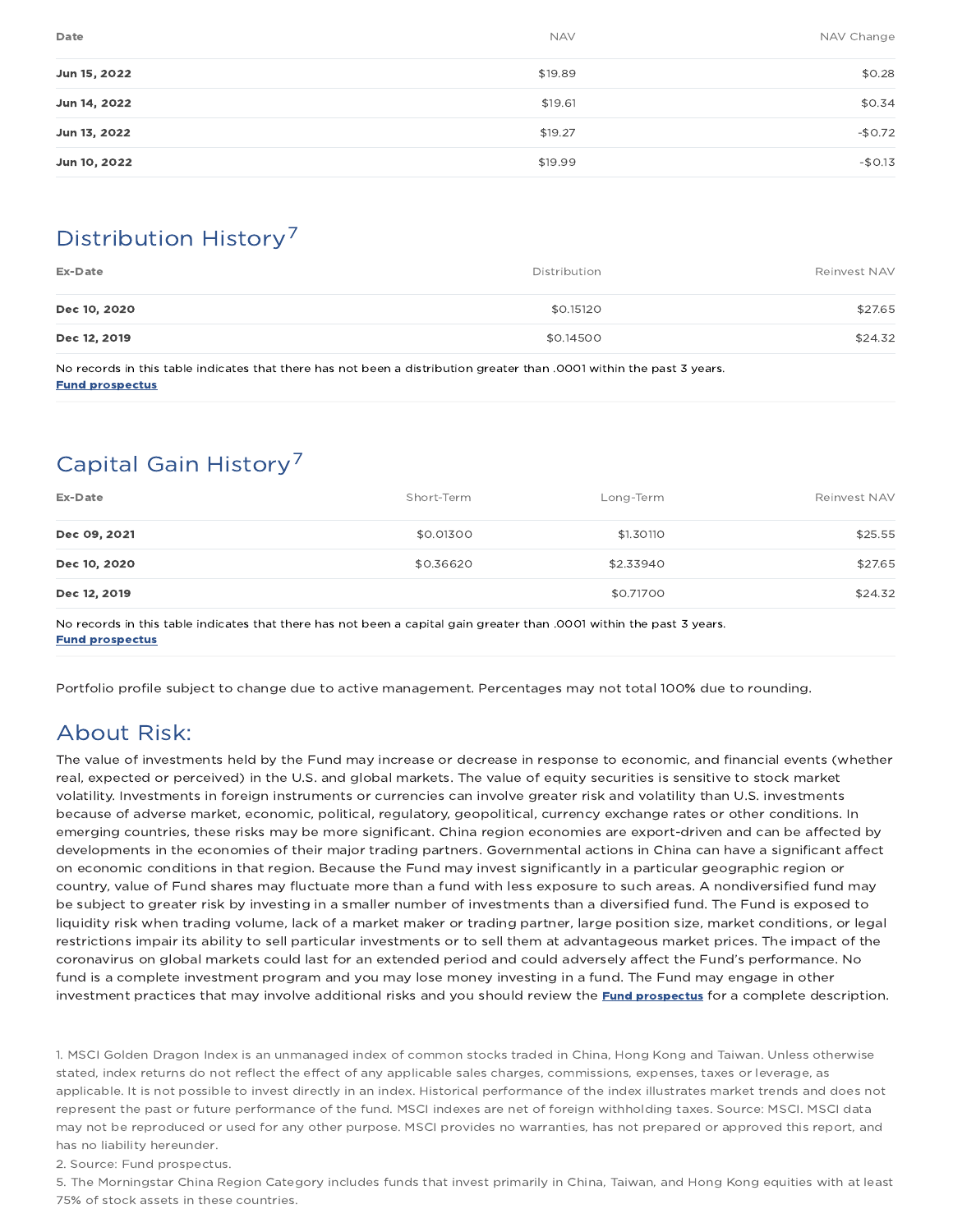6. Alpha measures risk-adjusted performance, showing excess return delivered at the same risk level as the benchmark. Beta measures the volatility of a fund relative to the overall market. R-Squared represents the percentage of the portfolio's movement that can be explained by the general movement of the market. Standard deviation measures the historic volatility of a fund. Sharpe Ratio uses standard deviation and excess return to determine reward per unit of risk.

7. A portion of the Fund's returns may be comprised of return of capital or short term capital gains. The Fund will determine the tax characteristics of all Fund distributions after the end of the calendar year and will provide shareholders such information at that time. Please consult your tax advisor for further information.

### Portfolio

### Asset Mix  $(\%)^{4,8}$ as of Mar 31, 2022

03/31/2022



#### Portfolio Statistics as of Mar 31, 2022

| <b>Number of Holdings</b> |        |
|---------------------------|--------|
| Active Share <sup>9</sup> | 67.41% |

### GICS Sector Breakdown (%)<sup>4</sup> as of Mar 31, 2022

03/31/2022



| <b>Comm. Services</b>         | 15.52 | 10.93 |
|-------------------------------|-------|-------|
| <b>Consumer Discretionary</b> | 22.37 | 17.31 |
| <b>Consumer Staples</b>       | 9.22  | 3.87  |
| <b>Energy</b>                 |       | 1.44  |
| <b>Financials</b>             | 16.96 | 19.87 |
| <b>Health Care</b>            | 5.97  | 3.61  |
| <b>Industrials</b>            | 3.56  | 6.15  |
| <b>Information Technology</b> | 17.70 | 25.01 |
| <b>Materials</b>              |       | 4.04  |
| <b>Real Estate</b>            | 0.99  | 5.03  |
| <b>Utilities</b>              |       | 2.73  |
| Cash                          | 7.72  |       |

# Assets by Country  $(\%)^4$  as of Mar 31, 2022



# Geographic Mix (%)<sup>4</sup>

as of Mar 31, 2022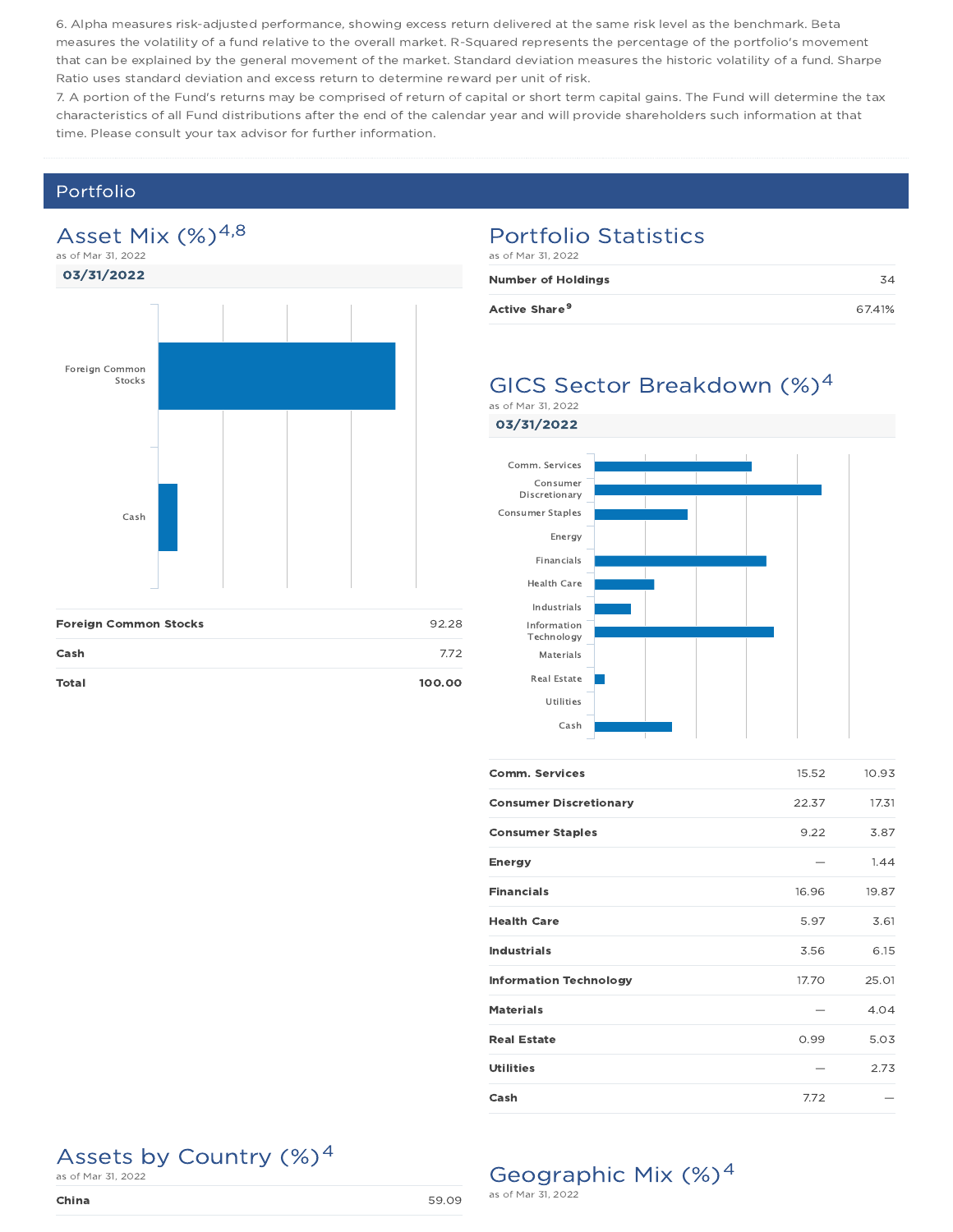| <b>Taiwan</b>                  | 16.29  |
|--------------------------------|--------|
| <b>Hong Kong</b>               | 15.55  |
| Macao                          | 1.35   |
| <b>Cash &amp; Other Assets</b> | 7.72   |
| <b>Total</b>                   | 100.00 |



| Asia/Pacific                   | 92.28  |
|--------------------------------|--------|
| <b>Cash &amp; Other Assets</b> | 772    |
| Total                          | 100.00 |

# Fund Holdings  $(\%)^{4,10}$

| as of Apr 30, 2022                        |                 |
|-------------------------------------------|-----------------|
| Holding                                   | % of Net Assets |
| Taiwan Semiconductor Manufacturing Co Ltd | 15.13%          |
| <b>Tencent Holdings Ltd</b>               | 13.82%          |
| <b>AIA Group Ltd</b>                      | 13.52%          |
| <b>MSILF GOVERNMENT PORTFOLIO</b>         | 5.51%           |
| Meituan                                   | 3.79%           |
| China Mengniu Dairy Co Ltd                | 3.24%           |
| <b>Wuxi Biologics Cayman Inc.</b>         | 2.81%           |
| China Tourism Group Duty Free Corp Ltd    | 2.60%           |
| <b>China Merchants Bank Co Ltd</b>        | 2.56%           |
| PINDUODUO INC-ADR                         | 2.51%           |
| <b>View All</b>                           |                 |

Portfolio profile subject to change due to active management. Percentages may not total 100% due to rounding.

# About Risk:

The value of investments held by the Fund may increase or decrease in response to economic, and financial events (whether real, expected or perceived) in the U.S. and global markets. The value of equity securities is sensitive to stock market volatility. Investments in foreign instruments or currencies can involve greater risk and volatility than U.S. investments because of adverse market, economic, political, regulatory, geopolitical, currency exchange rates or other conditions. In emerging countries, these risks may be more significant. China region economies are export-driven and can be affected by developments in the economies of their major trading partners. Governmental actions in China can have a significant affect on economic conditions in that region. Because the Fund may invest significantly in a particular geographic region or country, value of Fund shares may fluctuate more than a fund with less exposure to such areas. A nondiversified fund may be subject to greater risk by investing in a smaller number of investments than a diversified fund. The Fund is exposed to liquidity risk when trading volume, lack of a market maker or trading partner, large position size, market conditions, or legal restrictions impair its ability to sell particular investments or to sell them at advantageous market prices. The impact of the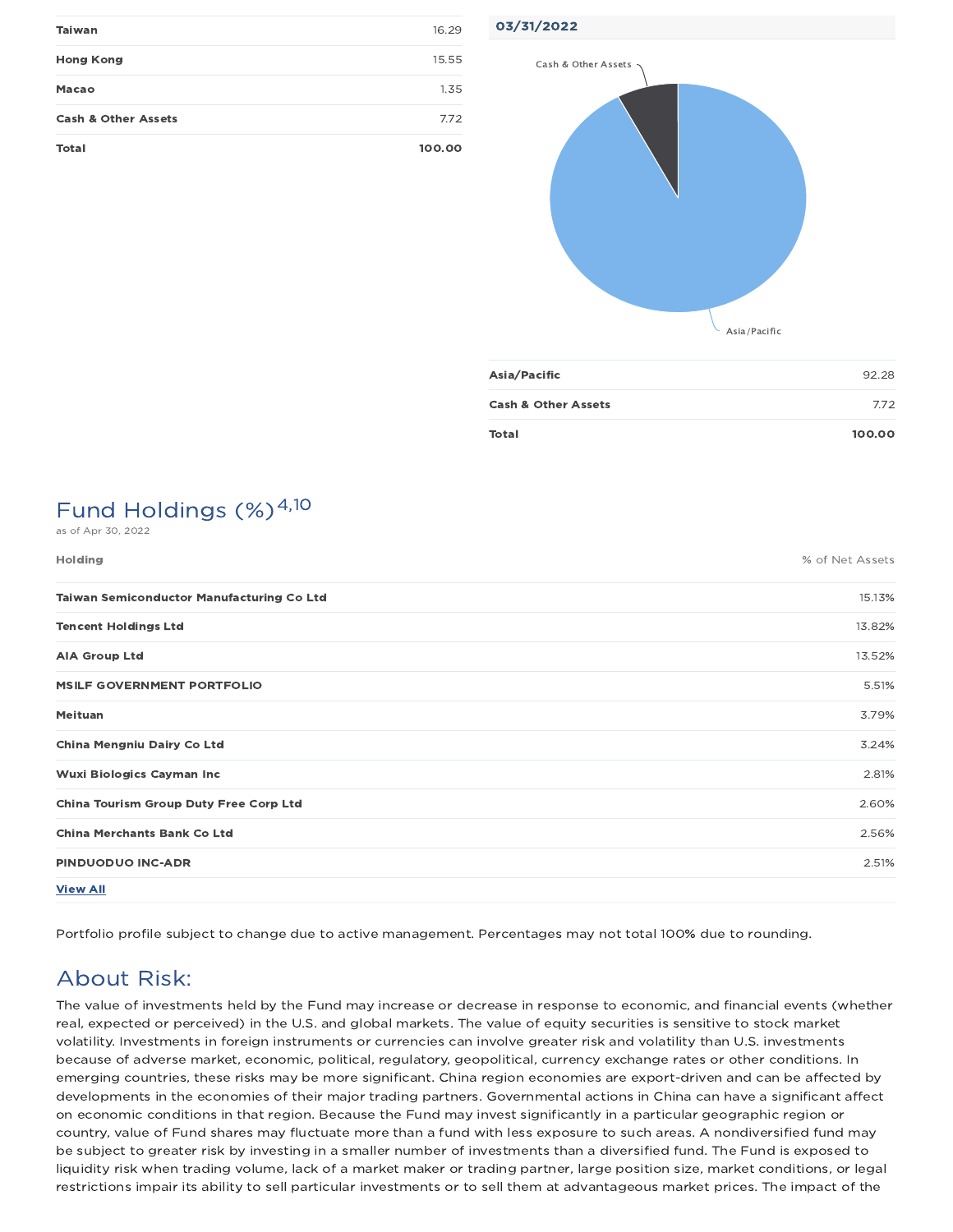coronavirus on global markets could last for an extended period and could adversely affect the Fund's performance. No fund is a complete investment program and you may lose money investing in a fund. The Fund may engage in other investment practices that may involve additional risks and you should review the **Fund prospectus** for a complete description.

1. MSCI Golden Dragon Index is an unmanaged index of common stocks traded in China, Hong Kong and Taiwan. Unless otherwise stated, index returns do not reflect the effect of any applicable sales charges, commissions, expenses, taxes or leverage, as applicable. It is not possible to invest directly in an index. Historical performance of the index illustrates market trends and does not represent the past or future performance of the fund. MSCI indexes are net of foreign withholding taxes. Source: MSCI. MSCI data may not be reproduced or used for any other purpose. MSCI provides no warranties, has not prepared or approved this report, and has no liability hereunder.

4. Percent of total net assets.

8. A delay in transaction settlement may result in a negative cash position.

9. Active Share is a measure of the differentiation of the holdings of a portfolio from the holdings of its appropriate benchmark index. It is calculated as one half of the sum of the absolute value of the differences found between the portfolio weights and the benchmark weights.

10. The following list reflects unaudited securities holdings (excluding derivatives positions). Holdings information may differ if presented as of trade date. Due to rounding, holdings of less than 0.005% may show as 0.00%. Portfolio information subject to change due to active management.

| Management |  |
|------------|--|
|------------|--|

#### Amay Hattangadi, CFA

Managing Director of MSIM Company Joined Morgan Stanley in 1997

#### Biography

Amay Hattangadi is an investor on the Global Emerging Markets team, and a portfolio manager for the Emerging Markets Core strategies. He is also a portfolio manager for the Asia Equity and India Equity strategies.

He joined Morgan Stanley in 1997 and has 24 years of investment experience.

Amay received a Bachelor of Commerce degree from the University of Mumbai. He is an Associate Member of the Institute of Chartered Accountants of India. He holds the Charted Financial Analyst designation.

#### Education

• Bachelor of Commerce, University of Mumbai

#### Experience

• Managed Fund since 2021

#### Leon Sun, CFA

Managing Director of Morgan Stanley Asia Limited Joined Morgan Stanley in 2021

#### Biography

Leon Sun is an investor on the Emerging Markets Equity team, and the lead portfolio manager for the China strategies. Leon is also a co-portfolio manager for the Asia Equity strategies.

He joined Morgan Stanley in 2021 and has 23 years of investment experience. Prior to joining the firm, he worked as a senior portfolio manager and head of investment for China and Hong Kong at Nomura Asset Management. He was also an investment analyst at Martin Currie and a credit officer at Bank of China.

Leon received a B.A. in English from Shanghai International Studies University and a M.Sc. in finance and investment from The University of Edinburgh. He holds the Chartered Financial Analyst designation.

#### Education

- Bachelor of Arts in English, Shanghai International Studies University
- MS in Finance and Investment, University of Edinburgh

#### Experience

• Managed Fund since 2021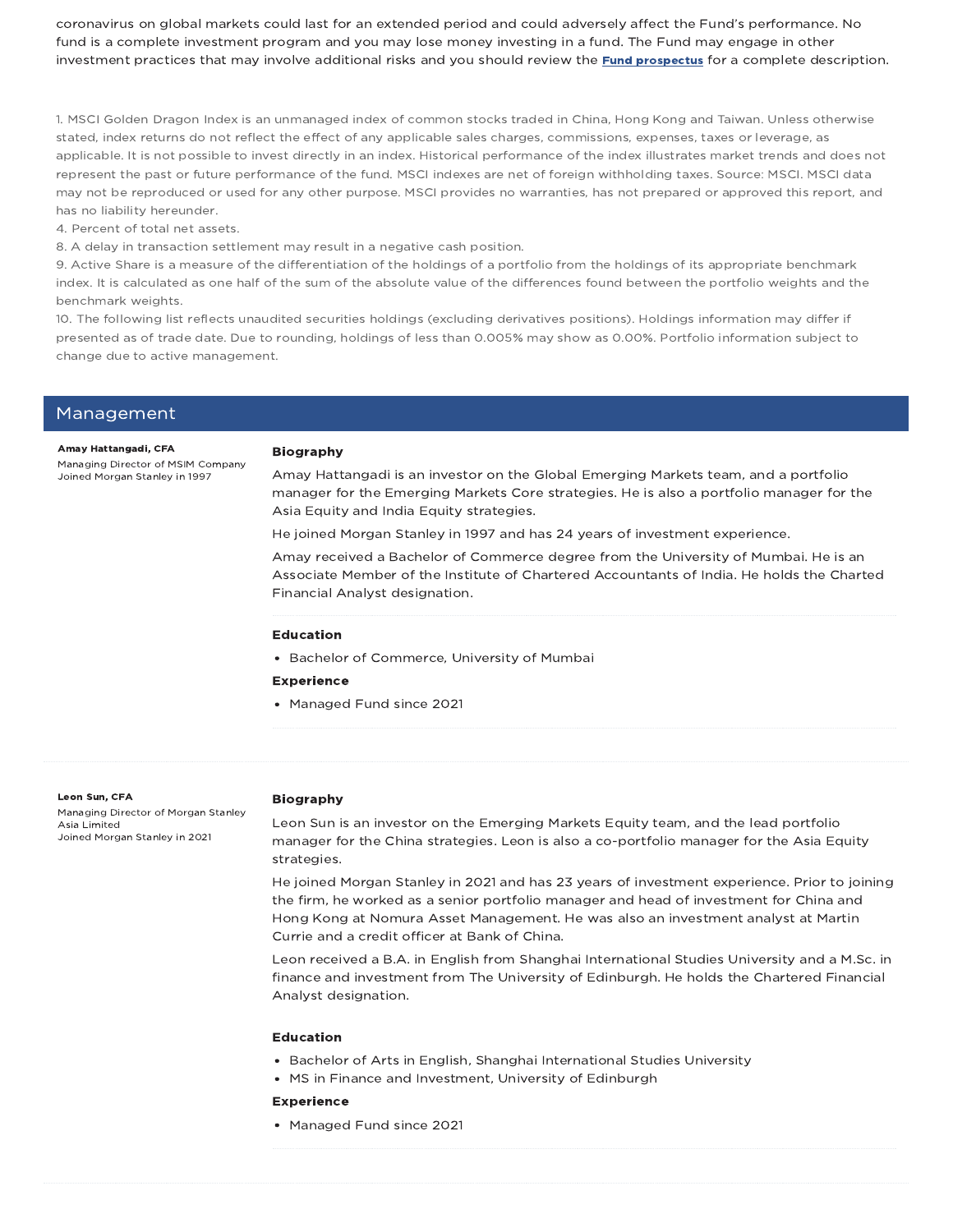